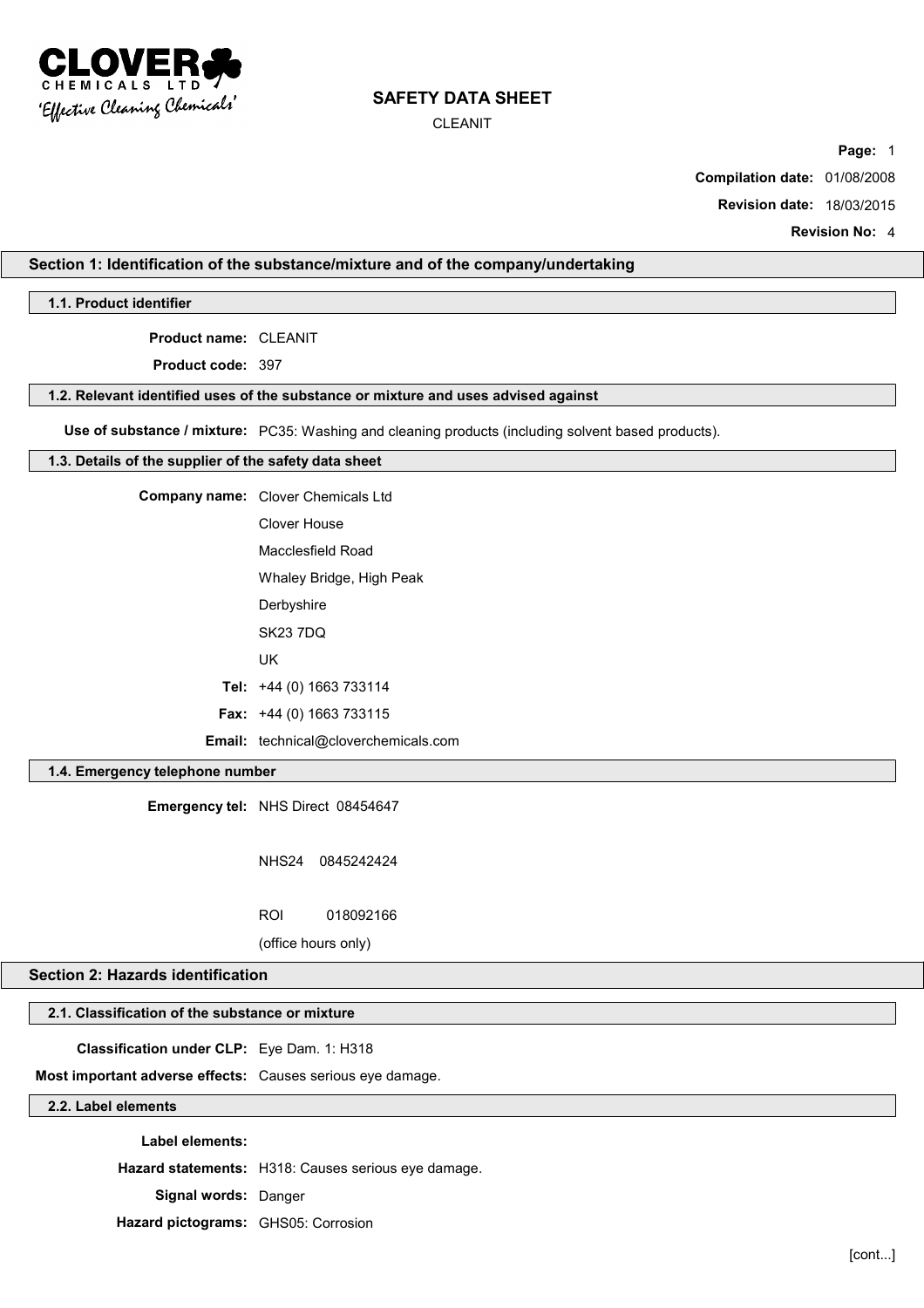CLEANIT



#### **2.3. Other hazards**

**PBT:** This product is not identified as a PBT/vPvB substance.

### **Section 3: Composition/information on ingredients**

## **3.2. Mixtures**

#### **Hazardous ingredients:**

#### ISOTRIDECANOLETHOXYLATE,POLYMER(8 MOLE EO AVERAGE)

| EINECS | CAS        | ' WEL<br>РB              | Classification                       | Percent |
|--------|------------|--------------------------|--------------------------------------|---------|
|        | 69011-36-5 | $\overline{\phantom{a}}$ | Acute Tox. 4: H302; Eye Dam. 1: H318 | 1-10%   |

## **Section 4: First aid measures**

#### **4.1. Description of first aid measures**

**Skin contact:** Rinse skin with water.

**Eye contact:** Bathe the eye with running water for 15 minutes. Transfer to hospital for specialist examination.

**Ingestion:** Wash out mouth with water. If conscious, give half a litre of water to drink immediately.

## **4.2. Most important symptoms and effects, both acute and delayed**

**Skin contact:** There may be mild irritation at the site of contact.

**Eye contact:** There may be irritation and redness.

**Ingestion:** There may be irritation of the throat.

#### **Inhalation:** No symptoms.

**Delayed / immediate effects:** Immediate effects can be expected after short-term exposure.

### **4.3. Indication of any immediate medical attention and special treatment needed**

**Immediate / special treatment:** Not applicable.

#### **Section 5: Fire-fighting measures**

#### **5.1. Extinguishing media**

**Extinguishing media:** Water.

**Page:** 2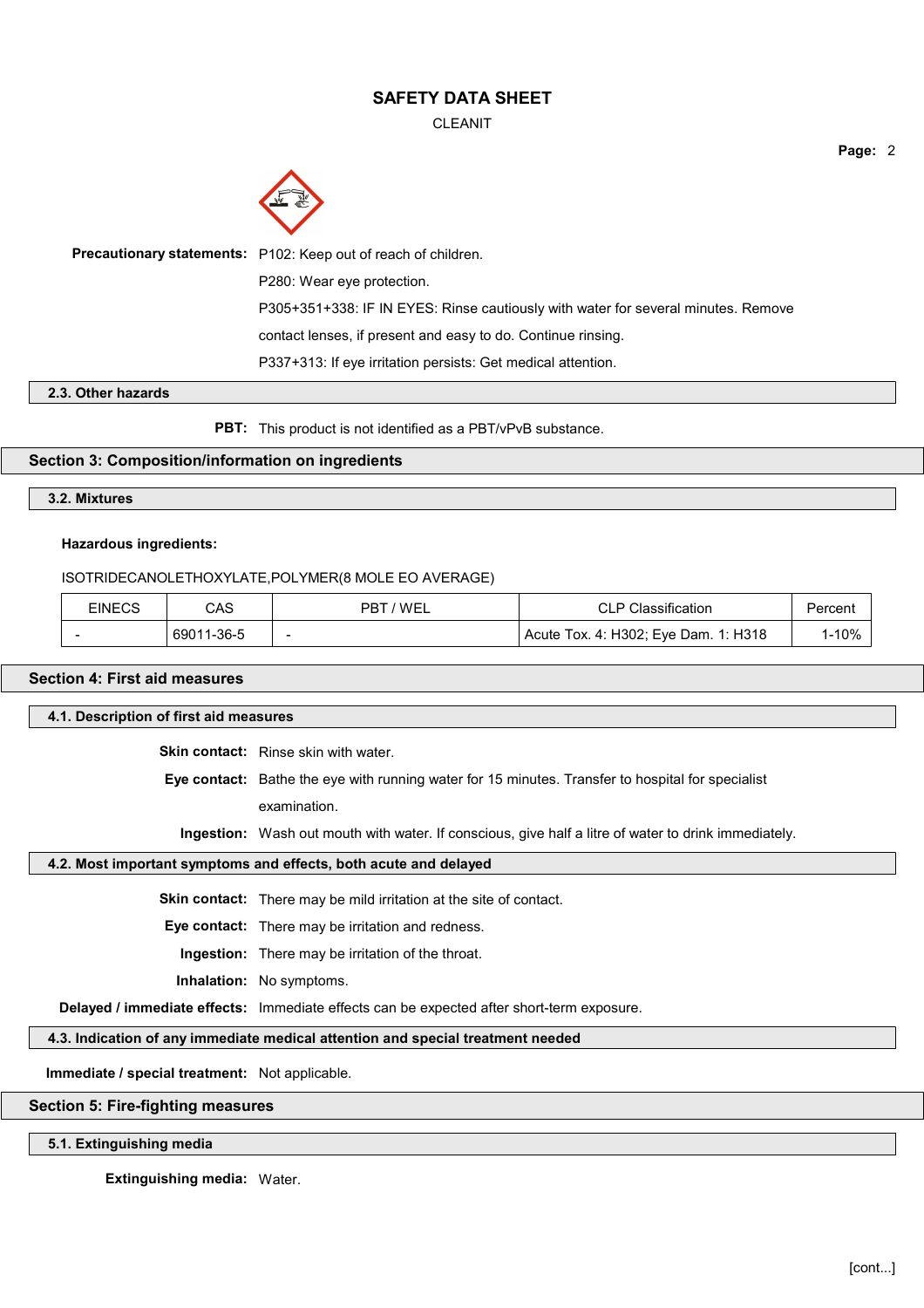#### CLEANIT

**Page:** 3

#### **5.2. Special hazards arising from the substance or mixture**

**Exposure hazards:** In combustion emits toxic fumes of carbon dioxide / carbon monoxide.

## **5.3. Advice for fire-fighters**

**Advice for fire-fighters:** Wear self-contained breathing apparatus. Wear protective clothing to prevent contact with

skin and eyes.

### **Section 6: Accidental release measures**

#### **6.1. Personal precautions, protective equipment and emergency procedures**

**Personal precautions:** Refer to section 8 of SDS for personal protection details. Turn leaking containers leak-side up

to prevent the escape of liquid.

## **6.2. Environmental precautions**

**Environmental precautions:** Do not discharge into drains or rivers. Contain the spillage using bunding.

## **6.3. Methods and material for containment and cleaning up**

**Clean-up procedures:** Transfer to a suitable container.

## **6.4. Reference to other sections**

**Reference to other sections:** Refer to section 8 of SDS.

## **Section 7: Handling and storage**

**7.1. Precautions for safe handling**

#### **7.2. Conditions for safe storage, including any incompatibilities**

**Storage conditions:** Store in a cool, well ventilated area.

**Suitable packaging:** Polyethylene. Stainless steel.

**7.3. Specific end use(s)**

**Specific end use(s):** No data available.

## **Section 8: Exposure controls/personal protection**

**8.1. Control parameters**

**Workplace exposure limits:** No data available.

**DNEL/PNEC Values**

**DNEL / PNEC** No data available.

**8.2. Exposure controls**

**Respiratory protection:** Respiratory protection not required.

**Eye protection:** Safety glasses. Ensure eye bath is to hand.

**Section 9: Physical and chemical properties**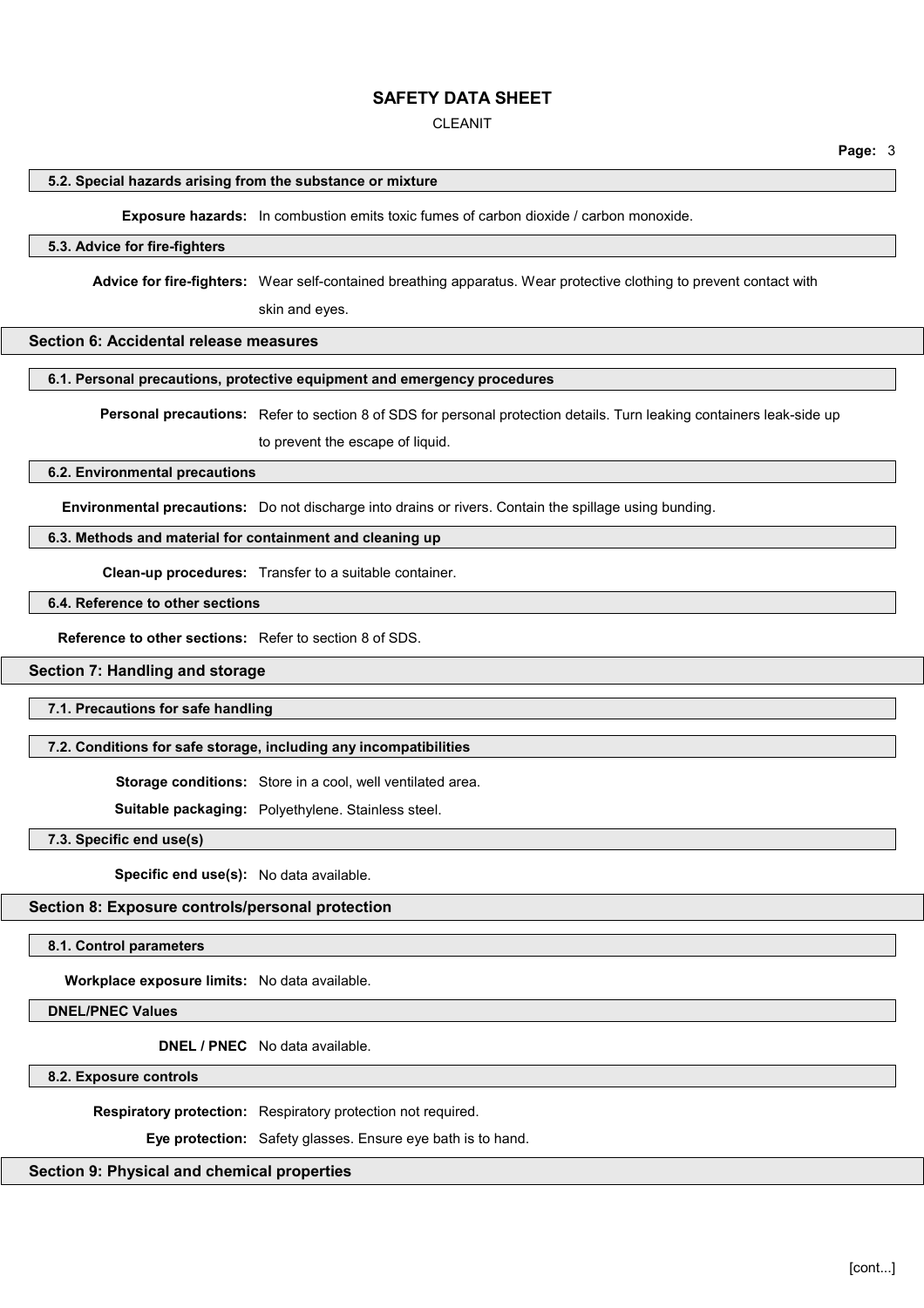CLEANIT

| 9.1. Information on basic physical and chemical properties |                                                  |                                              |                               |
|------------------------------------------------------------|--------------------------------------------------|----------------------------------------------|-------------------------------|
|                                                            | <b>State: Liquid</b>                             |                                              |                               |
| <b>Colour: Blue</b>                                        |                                                  |                                              |                               |
|                                                            | <b>Odour:</b> Pleasant                           |                                              |                               |
| <b>Evaporation rate: Moderate</b>                          |                                                  |                                              |                               |
|                                                            | <b>Oxidising:</b> Non-oxidising (by EC criteria) |                                              |                               |
| <b>Solubility in water: Soluble</b>                        |                                                  |                                              |                               |
| <b>Viscosity: Viscous</b>                                  |                                                  |                                              |                               |
| Boiling point/range°C: 100                                 |                                                  | Melting point/range°C: 0                     |                               |
| Flammability limits %: lower: Not applicable.              |                                                  |                                              | <b>upper:</b> Not applicable. |
| Flash point°C: Not applicable.                             |                                                  | Part.coeff. n-octanol/water: Not applicable. |                               |
| Autoflammability°C: Not applicable.                        |                                                  | Vapour pressure: Not applicable.             |                               |
| Relative density: 1.015                                    |                                                  |                                              | <b>pH:</b> 11.4               |
| VOC g/l: 0                                                 |                                                  |                                              |                               |

**9.2. Other information**

**Other information:** No data available.

## **Section 10: Stability and reactivity**

**10.1. Reactivity**

**Reactivity:** Stable under recommended transport or storage conditions.

**10.2. Chemical stability**

**Chemical stability:** Stable under normal conditions.

**10.3. Possibility of hazardous reactions**

**Hazardous reactions:** Hazardous reactions will not occur under normal transport or storage conditions.

**10.4. Conditions to avoid**

**10.5. Incompatible materials**

**10.6. Hazardous decomposition products**

**Haz. decomp. products:** In combustion emits toxic fumes of carbon dioxide / carbon monoxide.

**Section 11: Toxicological information**

**11.1. Information on toxicological effects**

**Hazardous ingredients:**

**ISOTRIDECANOLETHOXYLATE,POLYMER(8 MOLE EO AVERAGE)**

| <b>RAT</b><br>∟D50<br>500<br>ୀ <b>ORA</b> ∟<br>2000<br>ma/kc |
|--------------------------------------------------------------|
|--------------------------------------------------------------|

**Page:** 4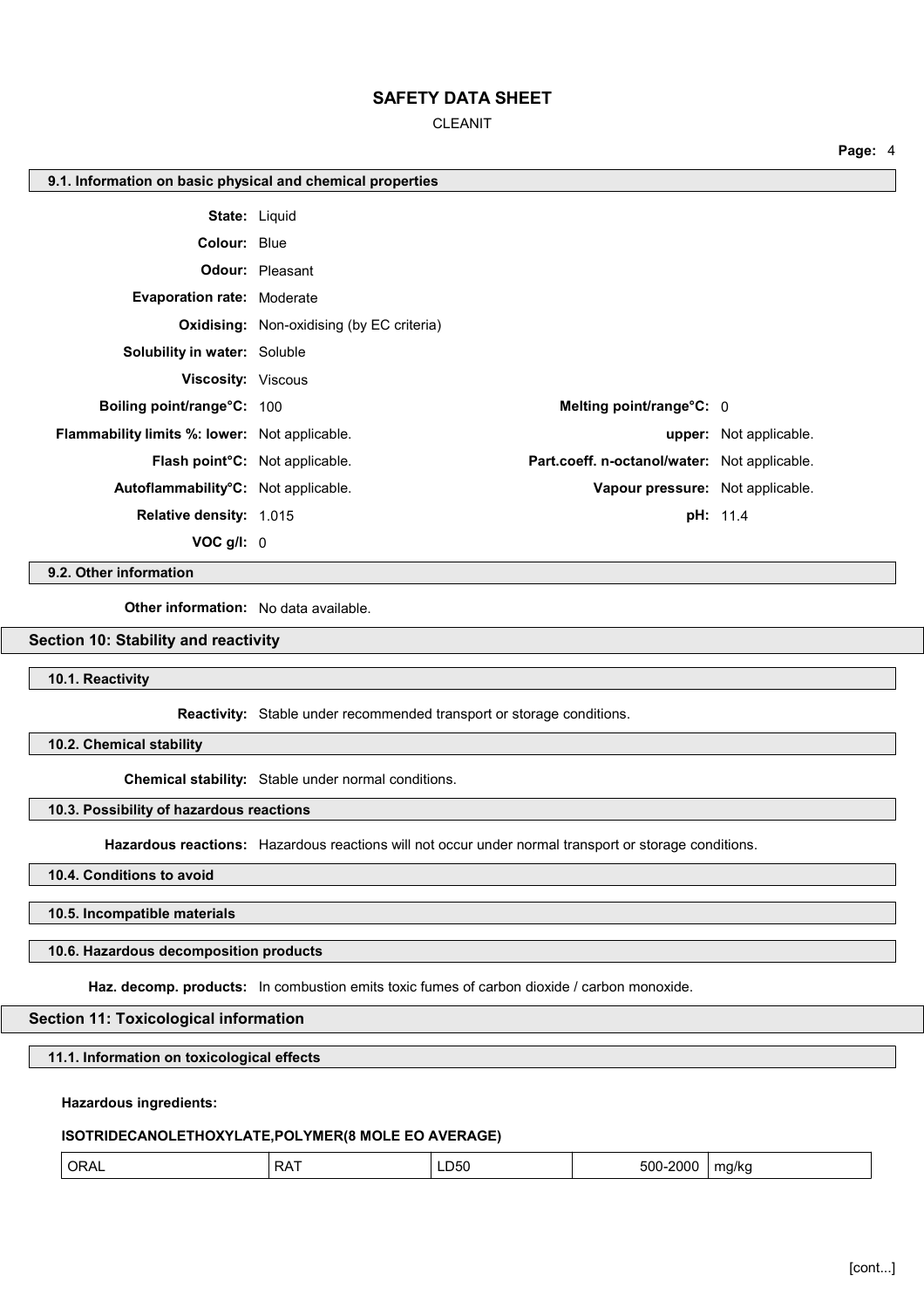# CLEANIT

**Page:** 5

| <b>Relevant hazards for substance:</b>                                                                                       |                                                   |                                                                                                 |  |                       |      |
|------------------------------------------------------------------------------------------------------------------------------|---------------------------------------------------|-------------------------------------------------------------------------------------------------|--|-----------------------|------|
| Hazard                                                                                                                       |                                                   | Route                                                                                           |  | <b>Basis</b>          |      |
| Serious eye damage/irritation                                                                                                |                                                   | <b>OPT</b>                                                                                      |  | Hazardous: calculated |      |
| Symptoms / routes of exposure                                                                                                |                                                   |                                                                                                 |  |                       |      |
|                                                                                                                              |                                                   | Skin contact: There may be mild irritation at the site of contact.                              |  |                       |      |
|                                                                                                                              | Eye contact: There may be irritation and redness. |                                                                                                 |  |                       |      |
|                                                                                                                              | Ingestion: There may be irritation of the throat. |                                                                                                 |  |                       |      |
| Inhalation: No symptoms.                                                                                                     |                                                   |                                                                                                 |  |                       |      |
| Delayed / immediate effects: Immediate effects can be expected after short-term exposure.                                    |                                                   |                                                                                                 |  |                       |      |
| <b>Section 12: Ecological information</b>                                                                                    |                                                   |                                                                                                 |  |                       |      |
| 12.1. Toxicity                                                                                                               |                                                   |                                                                                                 |  |                       |      |
| <b>Hazardous ingredients:</b>                                                                                                |                                                   |                                                                                                 |  |                       |      |
| ISOTRIDECANOLETHOXYLATE, POLYMER(8 MOLE EO AVERAGE)                                                                          |                                                   |                                                                                                 |  |                       |      |
| <b>FISH</b>                                                                                                                  |                                                   | 96H LC50                                                                                        |  | $1 - 10$              | mg/l |
|                                                                                                                              |                                                   |                                                                                                 |  |                       |      |
| 12.2. Persistence and degradability                                                                                          |                                                   |                                                                                                 |  |                       |      |
| Persistence and degradability: Biodegradable. The surfactants contained in this preperation comply with the biodegradability |                                                   |                                                                                                 |  |                       |      |
|                                                                                                                              |                                                   | criteria as laid down in regulation (EC) No.648/2004 on detergents.                             |  |                       |      |
| 12.3. Bioaccumulative potential                                                                                              |                                                   |                                                                                                 |  |                       |      |
| Bioaccumulative potential: No bioaccumulation potential.                                                                     |                                                   |                                                                                                 |  |                       |      |
| 12.4. Mobility in soil                                                                                                       |                                                   |                                                                                                 |  |                       |      |
|                                                                                                                              | Mobility: Soluble in water.                       |                                                                                                 |  |                       |      |
| 12.5. Results of PBT and vPvB assessment                                                                                     |                                                   |                                                                                                 |  |                       |      |
|                                                                                                                              |                                                   | PBT identification: This product is not identified as a PBT/vPvB substance.                     |  |                       |      |
| 12.6. Other adverse effects                                                                                                  |                                                   |                                                                                                 |  |                       |      |
| Other adverse effects: Negligible ecotoxicity.                                                                               |                                                   |                                                                                                 |  |                       |      |
| <b>Section 13: Disposal considerations</b>                                                                                   |                                                   |                                                                                                 |  |                       |      |
| 13.1. Waste treatment methods                                                                                                |                                                   |                                                                                                 |  |                       |      |
|                                                                                                                              |                                                   | Disposal of packaging: Dispose of as normal industrial waste.                                   |  |                       |      |
|                                                                                                                              |                                                   | NB: The user's attention is drawn to the possible existence of regional or national regulations |  |                       |      |
|                                                                                                                              | regarding disposal.                               |                                                                                                 |  |                       |      |
| <b>Section 14: Transport information</b>                                                                                     |                                                   |                                                                                                 |  |                       |      |
|                                                                                                                              |                                                   |                                                                                                 |  |                       |      |

**Transport class:** This product does not require a classification for transport.